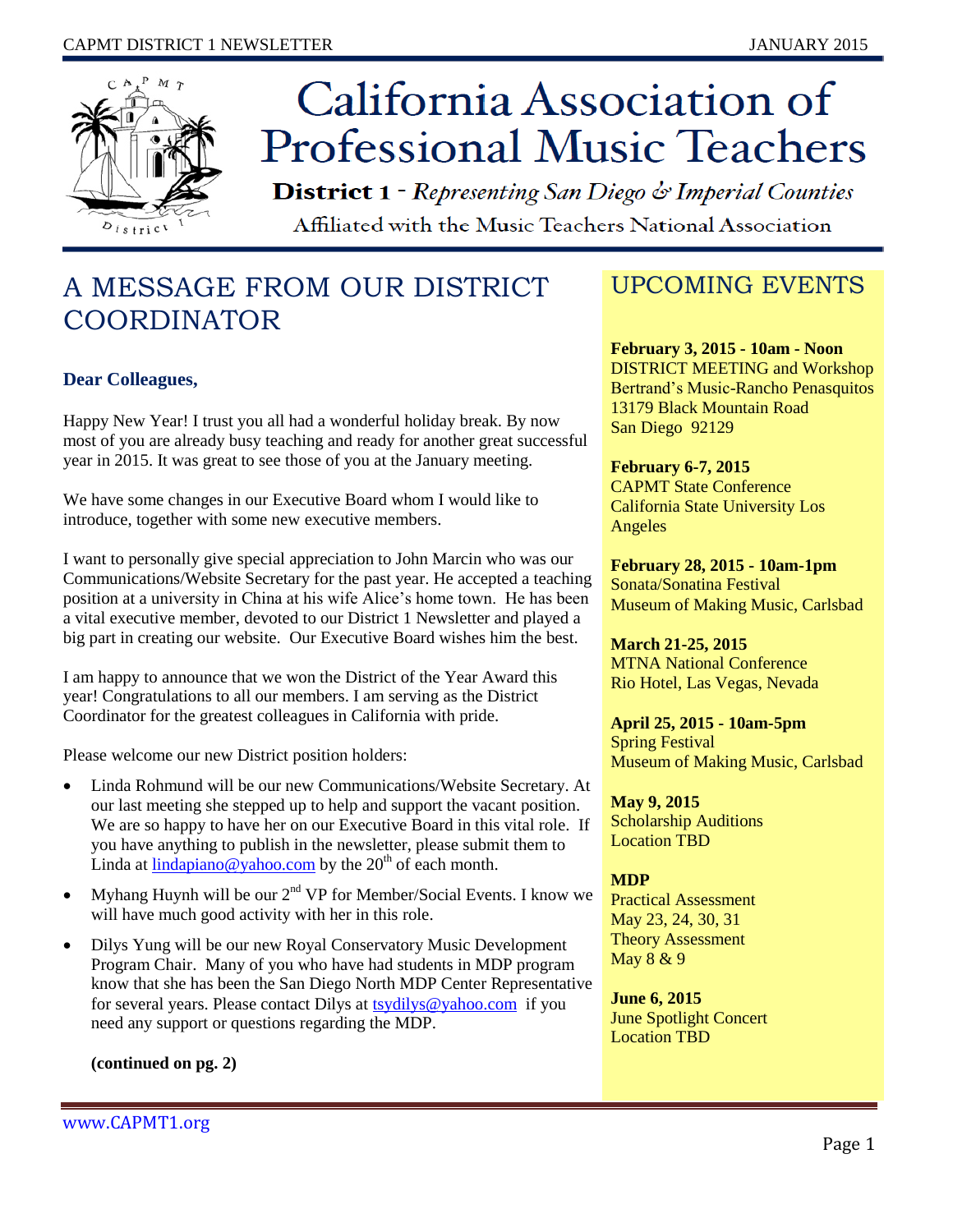# A MESSAGE FROM OUR DISTRICT COORDINATOR

#### **(continued from pg. 1)**

We would like to extend our gratitude to Jill Kocher for serving as MDP Chair for the past few years.

 Lastly, please join our State Convention on Feb. 6 - 7 at the Cal State Univ., Los Angeles. If you are planning to attend the MTNA Convention in Las Vegas, please contact Dr. Kathleen Kranz at [drkathleenkranz1@gmail.com](mailto:drkathleenkranz1@gmail.com) as soon as possible. She is reserving for a District 1 lunch banquet. We need an accurate count for this event.

Thank you all,

**Young Robbins District 1 Coordinator**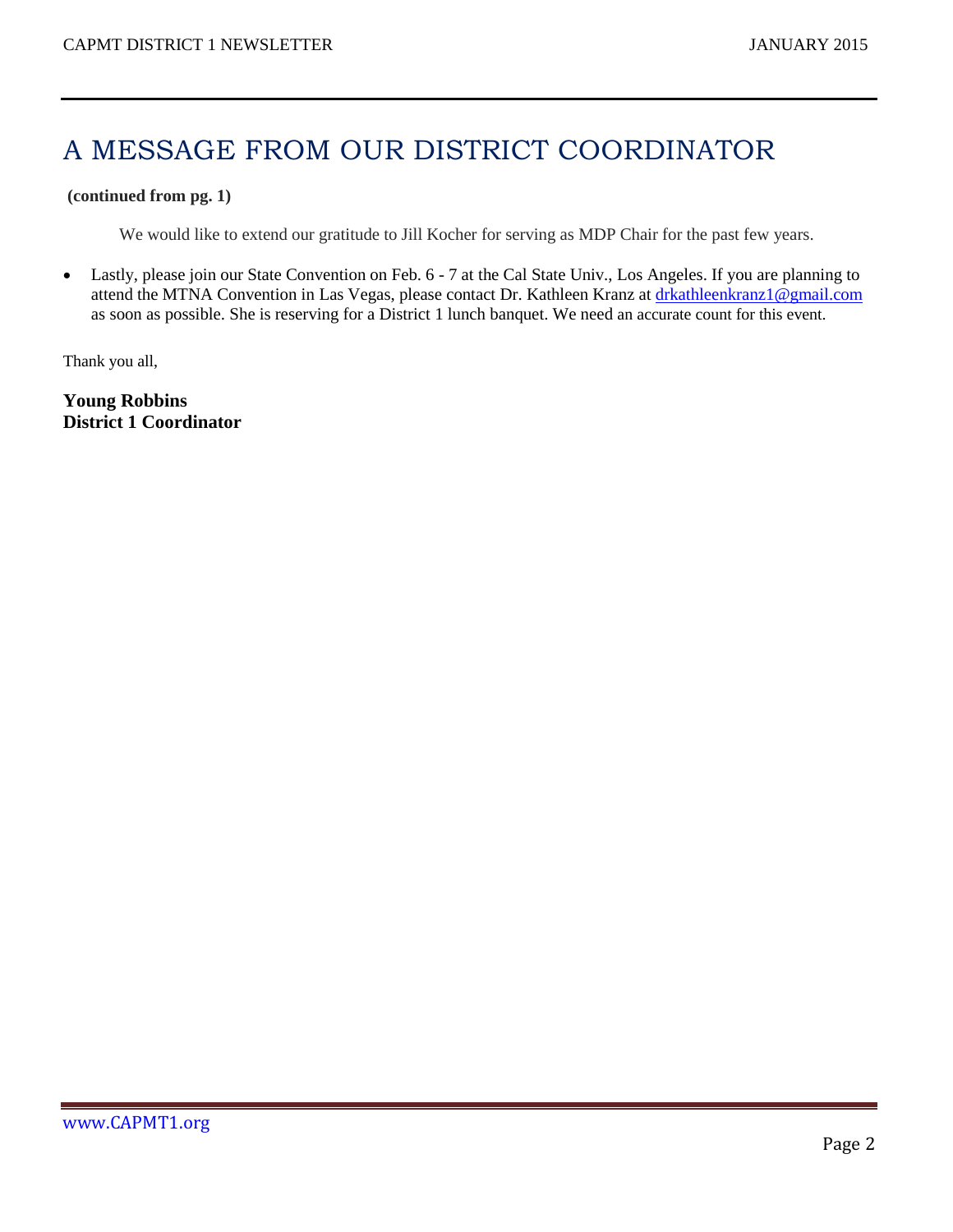## **FEBRUARY MEETING: TUESDAY, FEBRUARY 3RD , 10 AM LOCATION: Bertrand's Music - Rancho Penasquitos**

13179 Black Mountain Road San Diego 92129

Dr. Jeeyoon Kim will be giving a lecture on:

*Motivation 101: "He doesn't want to practice. Is that him or me?"*

Working with an unmotivated student is one of the greatest challenges that many teachers face. The session will discuss what to do and what not to do to motivate students by exploring the newest motivation theories and practical applications in private music studios.

Please come out for her workshop.

### **MUSIC DEVELOPMENT PROGRAM NEWS**

Register by February 17, 2015 for Spring Assessments

We are glad to have new MDP Center Representatives:

Jyoti Hench (San Marcos): Practical: Saturday, May 30<sup>th</sup> (760) 212-8836 Grand Piano Academy, 228 Navajo Street, San Marcos 92078

Rowena Asuncion (SD North): Practical: Sat. & Sun., May 23/24 (858) 613-1548 Museum of Making Music, Carlsbad 5790 Armada Drive, Carlsbad 92008

Dilys Yung (SD South): Practical: Sat. & Sun., May 30/31 Theory: Sat. & Sun., May 8/9 (626) 353-9128 Lawrence Family Jewish Community Center 4126 Executive Drive, La Jolla 92037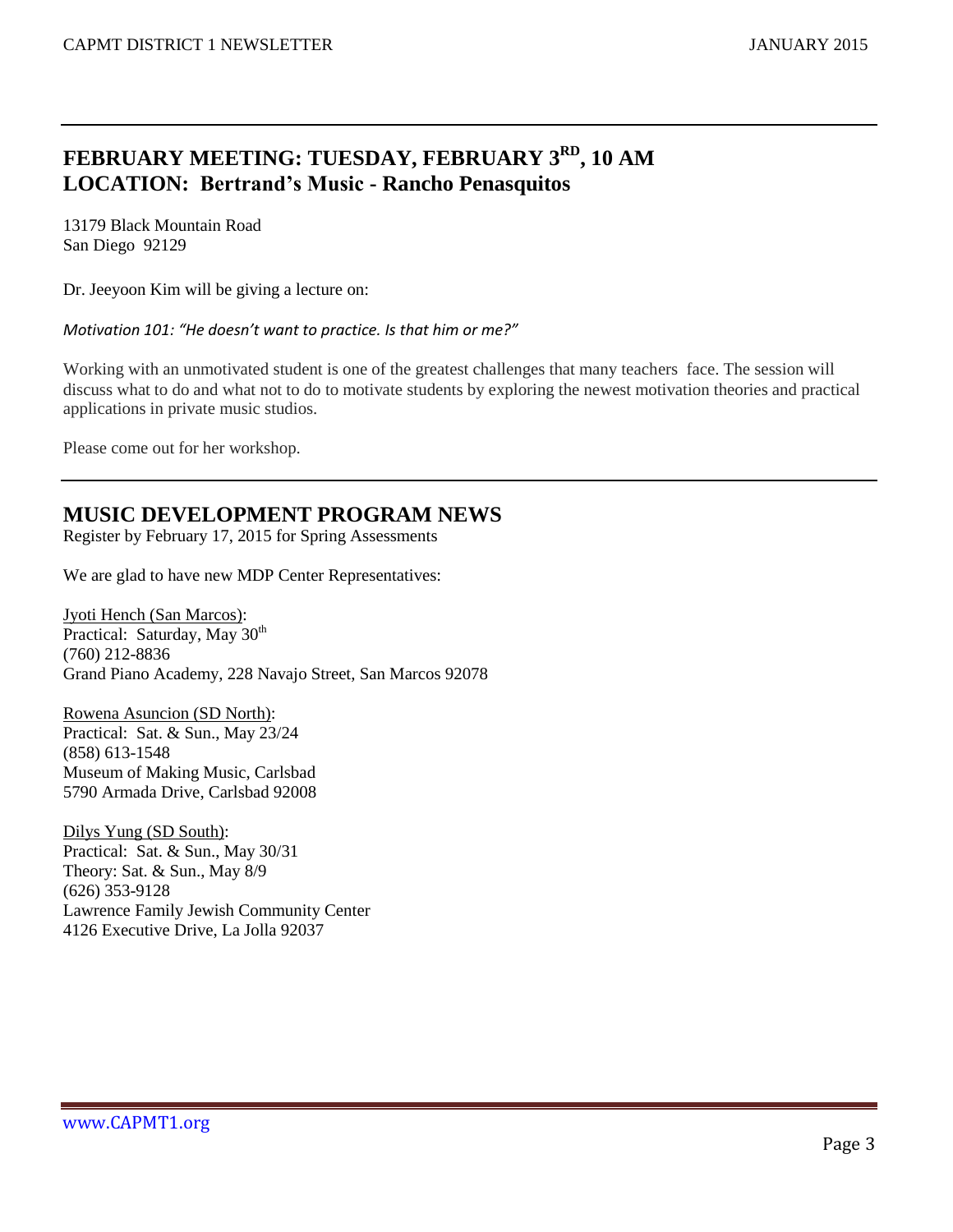## **2015 ORGAN SCHOLARSHIP AUDITIONS**

Palomar Chapter AGO Saturday, May 2, 12 noon Incarnation Lutheran Church, 16889 Espola Road, Poway 92064.

The auditions are open to organ students of any age, as well as to piano students interested in auditioning for an introductory set of organ lessons.

For information and an application forms, please contact the Scholarship Chair, Carol Graham at [earlygram@gmail.com.](mailto:earlygram@gmail.com) The application fee is \$20 and must be received by April 15, 2015

**SPRING FESTIVAL INFO** can now be found on our District 1 website *www.capmt1.org.* For further information, contact Yukiko Mitchell or Tavner Delcamp, Event Chairs.

# **RB CHORALE**

Scholarships are available for San Diego County High School graduating students planning to further their education in musical performing arts: Voice, String, Wind, Percussion (no combo's), or any other solo instrument.

- 1. Application must be postmarked no later than April 11, 2015.
- 2. Audition/Interview is Saturday, May 2, 2015 in the Rancho Bernardo area.
- 3. If selected, must be able to perform with Chorale on June  $12<sup>th</sup>$  or June  $13<sup>th</sup>$ , 2015.

The scholarship application is available at the chorale website [www.rbchorale.org](http://www.rbchorale.org/)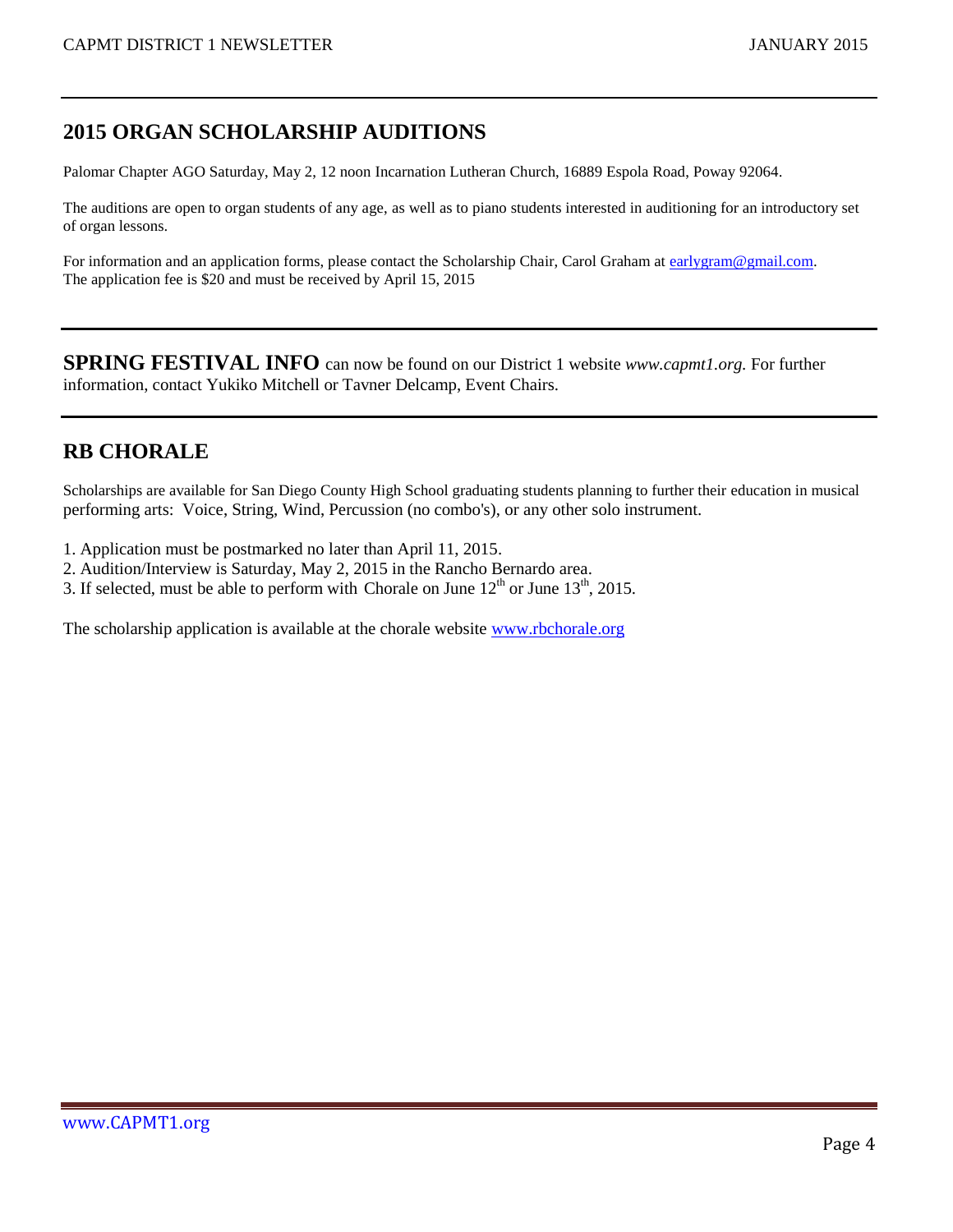

**District 1 Certificate of Appreciation Award for Bertrand's Music**



*(Above)* Young Robbins, District 1 Coordinator, presented the Certificate of Appreciation to Bertrand's Music last January 13, for serving as host to our district meetings. John Bertrand, shown in photo accepted the award.

*(Below)* December smiles…taken during our December get-together at Steinway Gallery in La Jolla.